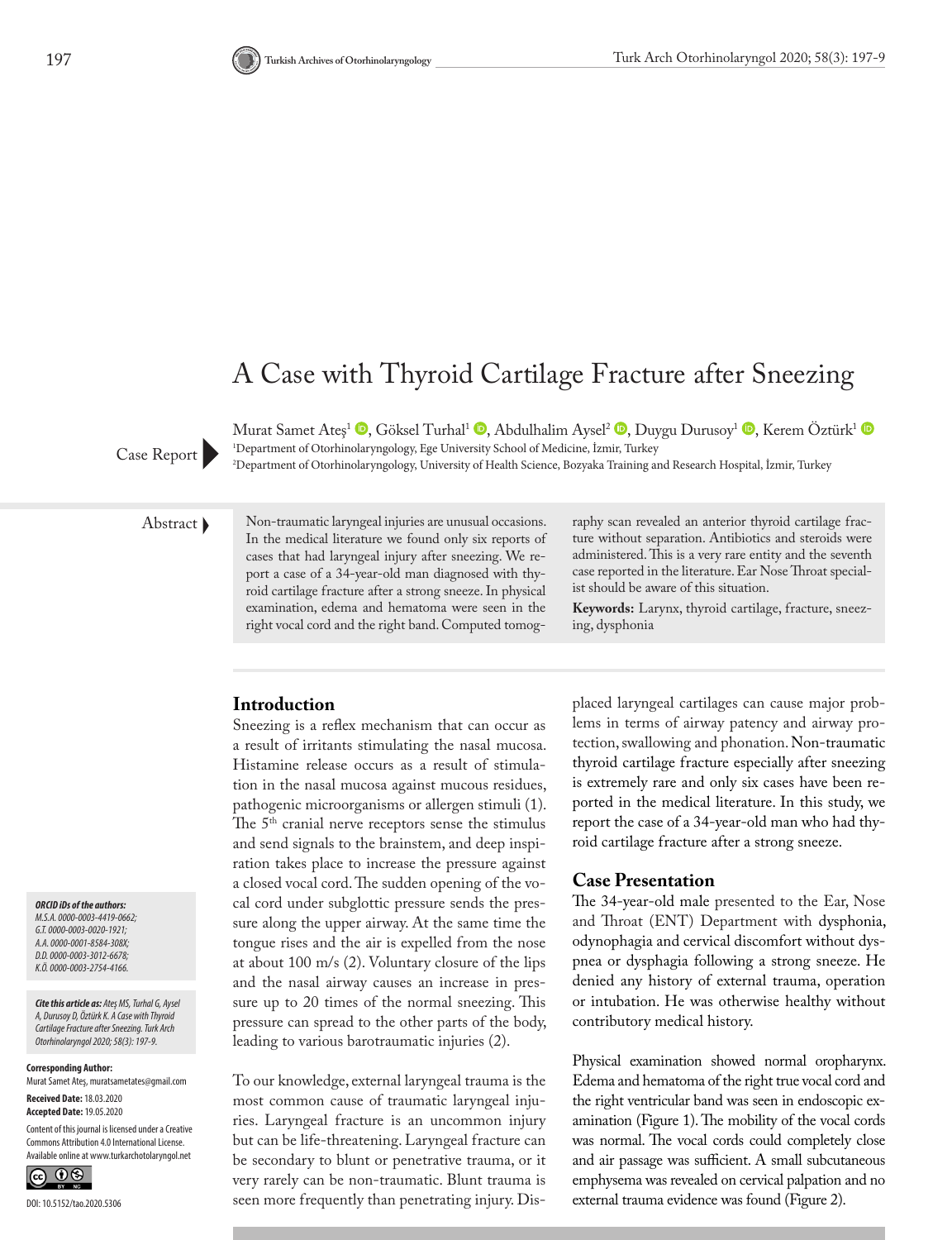



Figure 1. Hematoma of the right vocal cord and ventricular band



Figure 2. The patient had no external trauma findings

Cervical Computed Tomography (CT) scan revealed a longitudinal paramedian split of the thyroid cartilage without separation and displacement, right vocal cord and ventricular band edema, and subcutaneous emphysema in the anterior zone of the neck, on bilateral sides of the thyroid cartilage and surrounding the thyroid gland (Figure 3).

The patient was admitted for treatment and observation. Intravenous antibiotic and corticosteroid therapy were administered for seven days, and absolute voice rest was applied.

#### **Main Points**

- Non-traumatic thyroid cartilage fracture especially after sneezing is extremely rare.
- It is possible that these patients had more thyroid cartilage ossification than their peers.
- ENT specialists should be aware of this condition in the presence of dyspnea, dysphonia, odynophagia, cough and dysphagia after sneezing.
- Comprehensive physical examination is required by inspection and cervical palpation, laryngeal endoscopy and imaging tests, especially cervical CT.

Edema of the right vocal cord and hematoma of the right band regressed in the follow-up period. At seven days the clinical symptoms had completely disappeared and otorhinolaryngologic examination became normal. The patient was discharged with a prescription of oral antibiotic and steroid for two weeks. The patient was followed-up for six months. All necessary written informed consents for both the treatment and the study were obtained from the patient.

### **Discussion**

The most common cause of laryngeal cartilage fracture is external trauma. Thyroid cartilage fracture without a trauma history, especially after sneezing, is extremely rare. Only six case reports were found in the literature (3-8). All reported patients were aged between 30 to 50, and all were male. All except one who refused to be treated and recovered spontaneously, achieved complete recovery with conservative treatment (6). The conservative treatment included corticosteroid therapy, absolute voice rest, and antibiotic therapy in some case reports.

Schaefer and Close (9) classified thyroid cartilage fractures in 1989 as:

- I: minor endolaryngeal hematoma or laceration absence of a detectable fracture,

- II: edema, hematoma or minor mucosal destruction without exposed cartilage and non-displaced fracture on CT scan,

- III: massive edema, large mucosal laceration, exposed cartilage and stable displaced fracture,

- IV: more severe injuries than group 3 and unstable displaced fracture.

In the case of I-II, it is recommended that the patient be hospitalized for observation and treatment, for intravenous antibiotics, corticosteroid therapy and pulse-oximetric control. In the case of III-IV, an emergency tracheotomy is required to provide respiratory clarity, endoscopic and surgical studies with general anesthesia are recommended for cartilage fracture repair. Our patient had a type II injury according to Schaeffer's classification.

Sneezing accumulates the air in the subglottic zone against a closed glottis during expiration, causing a sudden increase in subglottic pressure. Then the glottis opens suddenly, causing high-velocity air to escape from the mouth and nose. During sneezing, the total speed of the air potentially rises above 100 m/s (2).

Fenig et al. (10) suggested that these patients might have an abnormality in thyroid cartilage mineralization and ossification process. They also point out that this process differs between male and female subjects and therefore can explain the male dominance seen in these case reports. Male thyroid cartilage ossifies earlier and more extensively than female thyroid cartilage. It is possible that patients in these reports had more thyroid cartilage ossification than their peers. Alternatively, ossified cartilage areas adjacent to cartilage that have not yet been ossified can create areas susceptible to fracture and separation with a sudden increase in upper airway pressure (7).